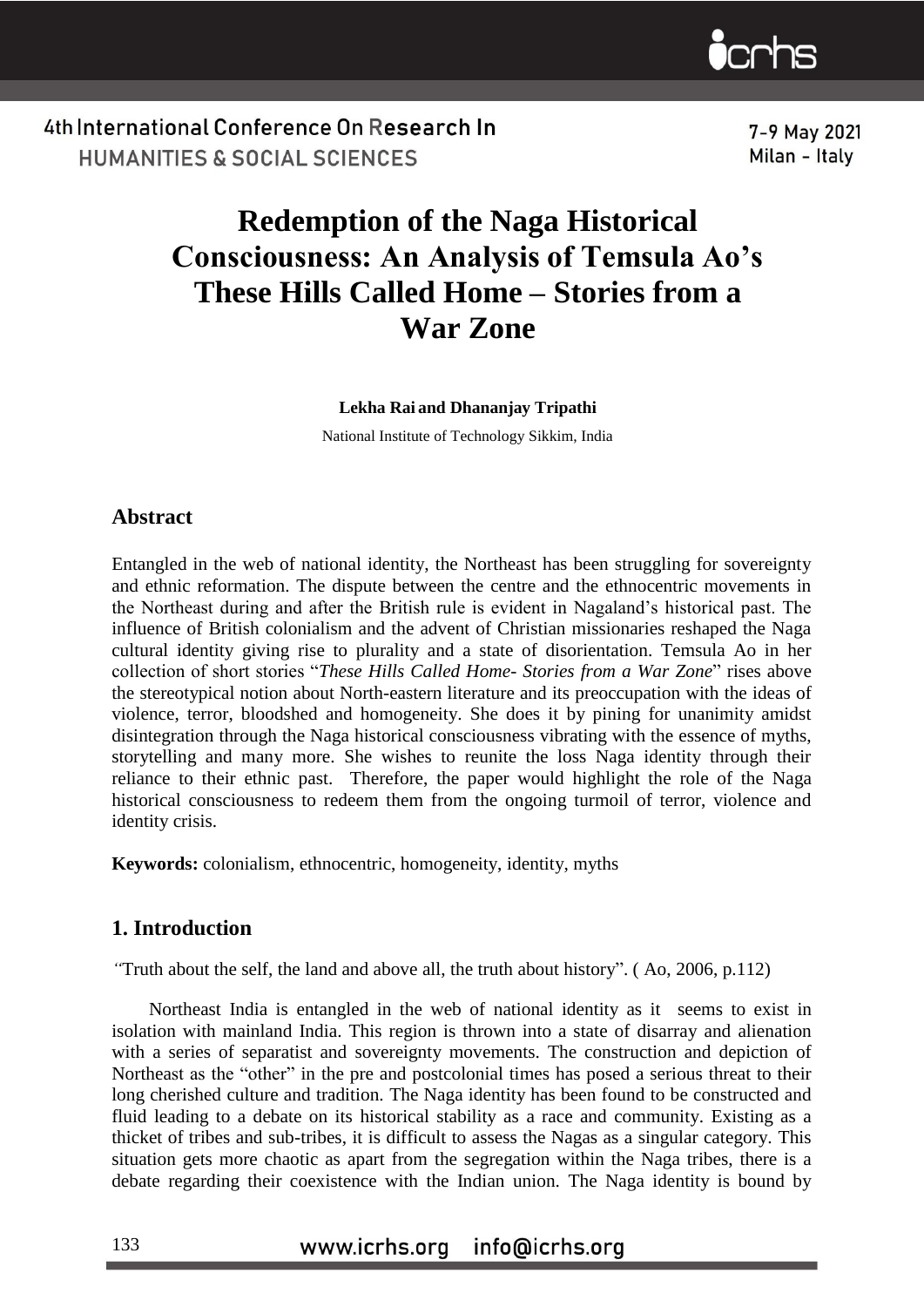

7-9 May 2021 Milan - Italy

varied identity articulations springing from the existence of tribes and sub-tribes along with the political and national rhetoric on their conformity with questions of being Indian. The Naga identity contradicts to the historical and cultural sketch of India. A Naga nationalist leader Angami Zapu Phizo (1930-1990) opined that "The Nagas have nothing to do with India." (Wouters, 2018, p. 39) The Nagas consider themselves as having a unique cultural identity advocating secession from India on the basis of self preservation as an independent nation. Today a Naga seeks for political and economic salvation through socialism and spiritual through Christianity somewhere forgetting the historical consciousness which define their origin and their identity. During the British occupation of India, Nagaland underwent a metamorphosis in terms of their ethnicity and culture. Pressurised by the burden of a tumultuous past the Nagas today are found struggling for their identity and have even resorted to violent means "but it somehow got re-written into one of disappointment and disillusionment because it became the very thing it sought to overcome." (Ao, 2006, p. x). Temsula Ao seeks for cultural recovery as she considers it the only means to revive the lost glory of their existence. She cherishes the hope that the rich Naga tradition of collective creativity and humane values will triumph someday. "It is only when the Nagas reembrace and re-write this vision into the fabric of their lives in spite of the compulsions of a fast changing world, can we say that the memories of the turbulent years have served us well." (Ao, 2006 , p. xi). Temsula Ao in her collection of short stories "*These Hills Called Home- Stories from a War Zone*" rises above the stereotypical notion about North-eastern literature and its preoccupation with the ideas of violence, terror, bloodshed and homogeneity. She does it by pining for unanimity amidst disintegration through the Naga historical consciousness vibrating with the essence of myths, storytelling and many more. She wishes to reunite the loss Naga identity through their reliance to their ethnic past. Therefore, the paper would highlight the role of the Naga historical consciousness to redeem them from the ongoing turmoil of terror, violence and identity crisis.

### **2. Historical consciousness and revisiting the lost past**

Historical consciousness means an awareness of the past which enables us to interpret the present. "Historical consciousness implies a trans-generational mental orientation to time. Such an orientation is based on the human aptitude to think back and forth in time. Moreover, historical consciousness means an interaction between making sense of the past and constructing expectations for the future. Time is regarded not only as a technical measure but a substance loaded with human-given meanings and moral issues" (Ahonen, 2005)*.* In her notable collection of short stories "These Hills Called Home – Stories from a War Zone" ( 2006) Temsula Ao pines for the lost era of peace in the unconscious psyche of the Naga historical past. Her work marks the quest for the untainted, uncorrupted self lost in the winds of the colonial era and demands of the contemporary age. In trying to uphold this dictum, we would reflect on the lines from "These Hills Called Home", *"*For those who know, /What we have done,/ To ourselves." In a dirge like manner she aspires to awaken the original consciousness of her people, sleeping in the slumber of their illusory selves. She strives for such a state of being amidst impossibilities and inconsistencies resulting from the impact of British administrators and Christian conversions in the past and globalisation in the present. Such influences made them question their own identity and worth. Today a Naga finds himself battling with the other self born out of such alien methods of enlightenment. "With

#### www.icrhs.org info@icrhs.org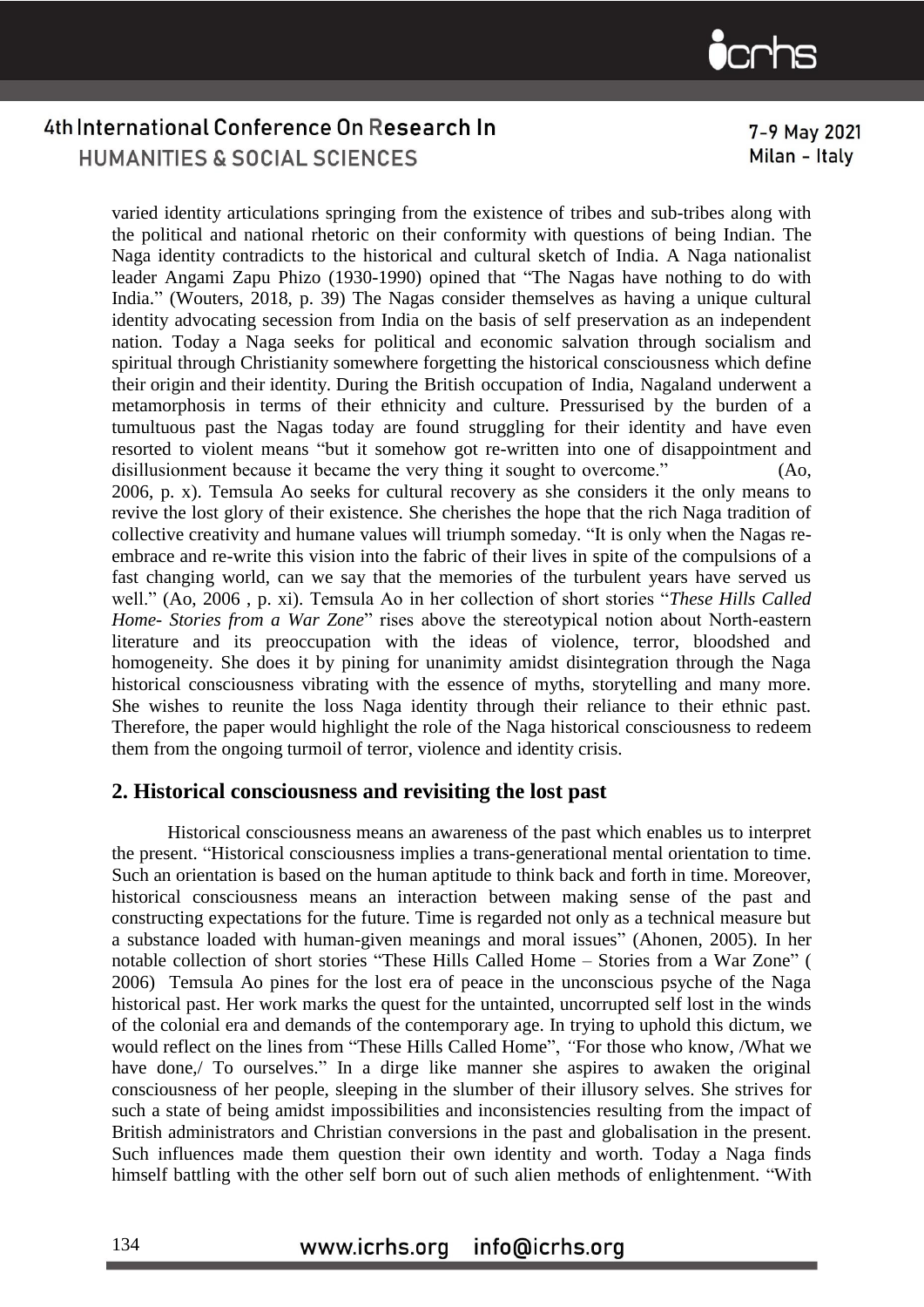

.

7-9 May 2021 Milan - Italy

the globalisation of capitalism, both rural and urban life has become extremely complex since unprecedented global processes affect local lives and environments and break down cultural specificities." (Chakravorty, 2015, p.2)

There are varied reasons in aspiring for an eternal union with the past but the most prominent one could be traced in the words of Tilottama Misra in her editorial note in, "The Oxford Anthology of Writings from North East India", "Fiction An intense sense of awareness of the cultural loss and recovery that came with the negotiation with 'other' cultures is a recurrent feature of the literatures of the seven north-eastern states. Each small community or linguistic group has responded through its oral or written communication to the majoritarian cultures from either mainland India or from outside the borders of the country, in its own distinctive manner." (qtd. in Kakoti, 2017). Temsula Ao laments at the paradoxical existence of Naga identity swaying between rural and urban ethos. This is clearly reflected in the writings of Temsula Ao where she tries to evoke the historical consciousness of the Naga people by describing the culture and customs existent prior to the advent of British colonialism. The real essence of the Nagas lies in the village which is believed to be the heart of the land "Without land it is difficult to claim that you belong to a village. And without belonging to a village, it is difficult to claim that you are a Naga." (Wouters, 2018, p. 60). In the short story entitled "The Pot maker" Ao stresses the importance of the art of pot making within the Naga community. The village elders persuade Arenla to teach her daughter , Sentila the skill of making pots .The village elders tell Sentila's father that "skills such as pot making which not only catered to the needs of the people but also symbolised the tradition and history of the people did not 'belong' to any individual." (Ao, 2006, p.61) The Nagas lived in a collectivist society where community interests preceded individual aspirations.

Further, the acceptance of statehood has narrowed the Naga consciousness by breaking the myth of recovery as they are subjected to an irreparable loss of their ethnic identity. The problem lies when the racial Naga image is forcibly clubbed with images of modernity. Temsula Ao maintains that Naga identity should transcend all superficial differences powered by the impact of colonisation and globalisation. It appears that the Nagas cherished unified singular identity is a myth since they were never a single tribe nor united. The Naga Historian Horam (1935-2019) writes, "Whosoever first called the Nagas by that name and whatever the word may mean, the Nagas themselves knew each other by the name of the tribe to which they belonged ....the present awareness of being one people was understandably absent among them till very recently." (Wouters, 2018, p.44). What they have embraced today is a superficial reality about their enforced identity. However this has resulted in making us realise what is common in them and where they vary. Their commonness lies in their adherence to nature and village life and their differences springs from the varied dialects and languages they speak. Historian Verrier Elwin (1902-1964) wrote, "the basic interest of every Naga is in his family, the clan, the khel, the village. This is what he regards as his culture which must not be interfered with" (Wouters, 2018, p.59).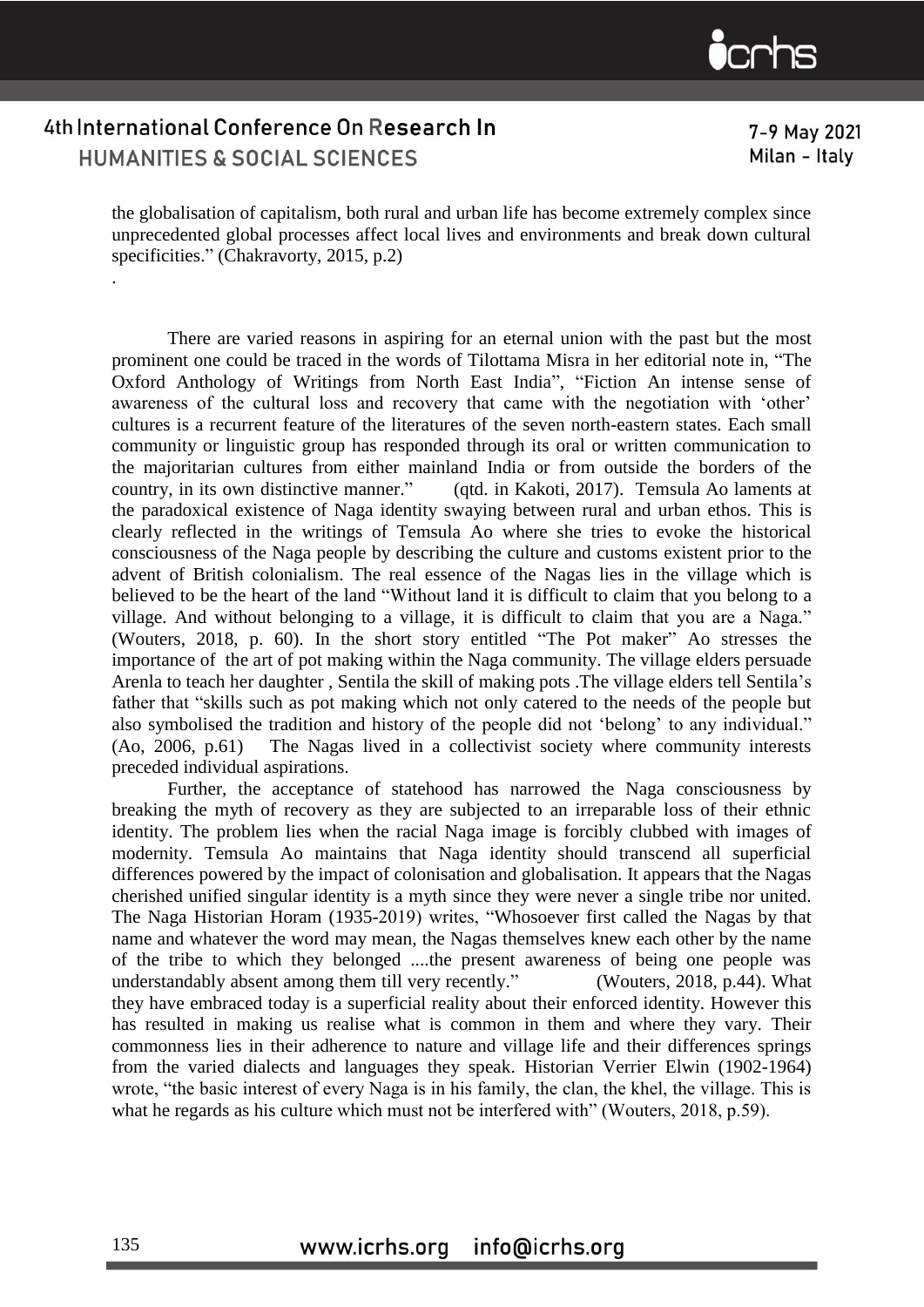

#### **2.1 At crossroads: Naga Identity and Naga Culture**

The legacy of colonialism and globalisation tarnishing the Naga identity and culture is evident in the story "Soaba" which unfolds villainy of grouping system where the villagers were uprooted from their traditional habitat and grouped together like herds so that the security forces could have an easy eye on them. Like the Nazi concentration camps the Nagas were defamed and as Temsula Ao says "de-identified" robbing them off their unique ethnic and linguistic space "The word 'grouping' had a much more sinister implication; it meant that whole villages would be dislodged from their ancestral sites and herded into new ones..." (Ao, 2006, p.11). But on the contrary there are many who have accepted their new found identity at the cost of cultural loss. The turbulent years of the 1950's of Nagaland gave birth to "...a band of self-seeking entrepreneurs" (Ao, 2006, p.2) who placed their individual interests above everything else. One such character is Boss who personifies a new being and who surprisingly neglects the tenets of his own culture and acts as a traitor to his own community. Boss symbolises the sinister designs of authority as the ambience of his habitat resonates with savage cries and howls of damned souls "then the night would erupt with the unearthly screams and cries of the victims and even though the record player did its best to muffle the sounds, the walls of the house seemed to reverberate with their agony." (Ao, 2006, p.16).

In one of the short stories entitled the "Curfew Man" the main protagonist Satemba goes around the town beyond the curfew hours, so that he can spy on his Naga brothers and sisters on behalf of his employers. He is forced to take up the profession of a spy, at the same time he cannot not betray the Naga endeavour for freedom; this is the crisis of Naga identity thrown in a state of in-betweeness which perhaps makes Temsula Ao to seek redemption in creating a space which would make them overcome such crisis. Satemba is torn between his love for his fellow Naga brothers and his enforced duty. He couldn't sustain his job because of the sense of betrayal to his ethnic community*.* In the words of Temsula Ao, "The real trouble was his heart, for the first time in two and half years, he was beginning to question himself and his so called job" (Ao, 2006, p. 40).

Temsula Ao considers cultural memory a tool to help them revolutionise their psyche and save their culture. She believes that voices can be raised by falling to their roots thus overturning the image of the Nagas as barbaric and their revolution as violent. A statement by Khaled Hosseini (1965) published in the Indian national daily "The Telegraph" on 23rd September 2019 page no.10 says, "But it is important to know this, to know your roots. To know where you started as a person. If not, your own life seems unreal to you. Like a puzzle." Temsula Ao focuses on the forgotten past of the Nagas which breathed with the essence of Naga wit and knowledge. Perhaps, she hints on the use of such wits to bring change and peace within the state.

For restoration of their lost culture she believes that memory and culture is primary as it ensures cultural continuity by preserving its cultural knowledge from one generation to the next helping the future generations to reconstruct their identity. Creating a shared past is nonetheless creating a historical consciousness, "For without memory of the past there is no history, in the sense of the events that are meaningful to the collective events experienced by a collective that is aware of them."(Funkenstein, p. 5)

Temsula Ao harbours the necessity to create a new space which would resist the winds of modernity inimical to their identity and culture. Resisting the onslaught of such

> www.icrhs.org info@icrhs.org

7-9 May 2021 Milan - Italy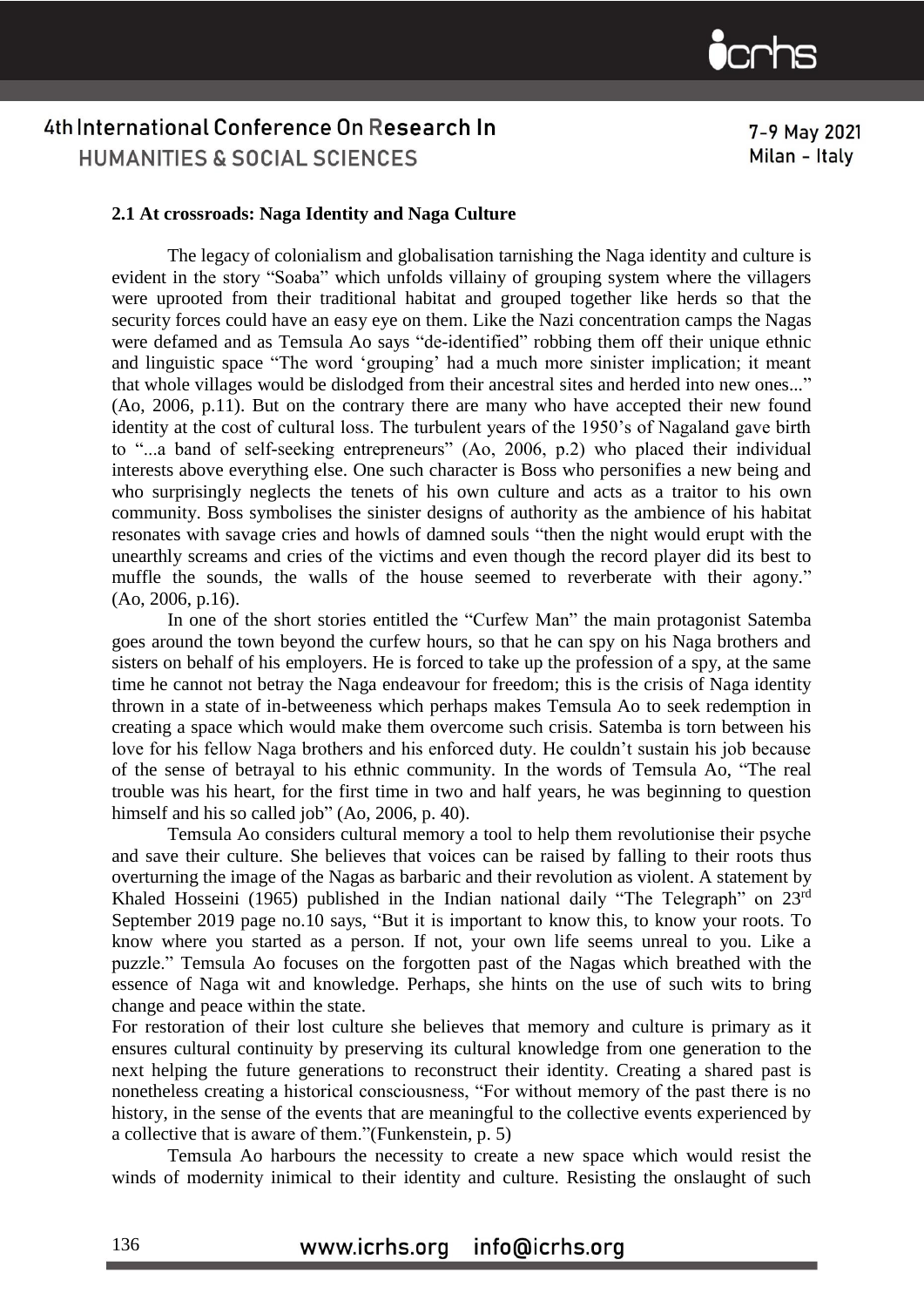

7-9 May 2021 Milan - Italy

offensive forces would help in disrupting the misuse of history and the malicious interpretation of the Naga historical past in the present. Temsula Ao tries to restore the past not through hateful narratives of terror but by developing a narrative which is introspective and abounding in primeval truths of the Naga psyche. Ao rises as an optimist as she celebrates the fact that this tumultuous situation helped them realise where they stand and what they have become. She knew that by reconstructing their cultural identity they would be supplied with a shared historical consciousness of their unity in time and space. This would help them redeem their displaced selves provided they prove as patrons of their lost cultural past and not mere offenders. Probably a new approach of resolution could be launched in assimilating their tradition with incorrupt engagement.

Temsula Ao writes, "I hear the land cry/ Over and over again/ 'Let all the dead awaken/ And teach the living/ How not to die" (Ao, 2006). These lines resonate with her faith in the past to restore the loss of peace in the ongoing terror and violence that wrecks the state of Nagaland. In the garb of a humanist Temsula Ao upholds the Naga consciousness which has stood for peace rising above the propagation of terror as she says that, "...in such conflicts, there are no winners, only victims and the results can be measured only in human terms" (Ao, 2006, p. x). Colonial discourses on the Naga historical past have narrowed and misinterpreted the Naga identity condemning them as head hunters genetically inclined to bloodshed and terror. Gavin Young, a British journalist with the "Observer" had visited Nagaland in 1961 where he meets a flight lieutenant and his colleagues who were held captive by the rebel Federal Government of Nagaland. One of the flying officers comment to Young reflects the stereotyping that Nagas are constantly prone to "when we climbed out of the aircraft we didn't know how we would be received. I believed we might be eaten" (Bhonsle, 2016). Perhaps the same can be evinced in the centre periphery relationship where the periphery has to face a similar condescension. But the writings of Ao deconstructs such stereotypical notions as she considers the Nagas as preservers and in possession of a tradition which exemplifies the harmonious essence of nature. The works of Ao mirrors the urge of her people to recover such harmony as it truly defines the origin of Naga self and sensibility. This urge is identified in the character of Lentina in "Laburnum for my head: Stories" who is obsessed with this extraordinary wish to be buried under a laburnum tree to glorify her immortality "And every May, this extraordinary wish is fulfilled when the laburnum tree, planted on her gravesite in the new cemetery of the sleepy little town, bursts forth in all its glory of butterfly-yellow splendour" (Ao, 2009, p.20). Her wish marks her preference for a natural resort for burial which stands in opposition to the demands of civilization symbolised through the man made tombstone.

Our identities to a large extent seem to be determined by our positions through the narratives of the past. Such ideas seem to foster a paradoxical nature of Naga identity as the glorious past of the Nagas has been overshadowed, making them appear as an epitome of violence and nothing beyond that. One could see this reality throbbing and thriving in a question which a young grandson asks his grandfather in the short story 'An Old Man Remembers' "Grandfather, is it true that you and grandfather Imli killed many people when you are in jungle*?"* (Ao, 2006, p. 92). At once the grandfather gets transported to his past bedimmed by the heart renting question posed by his grandson. Engulfed by its impact he is once again confronted with what he seemed to have buried completely. What is even more disheartening is failure of the present generation to overcome the hollowness which the preceding generation had to undergo due to the impact of such movements, "for a whole

#### www.icrhs.org info@icrhs.org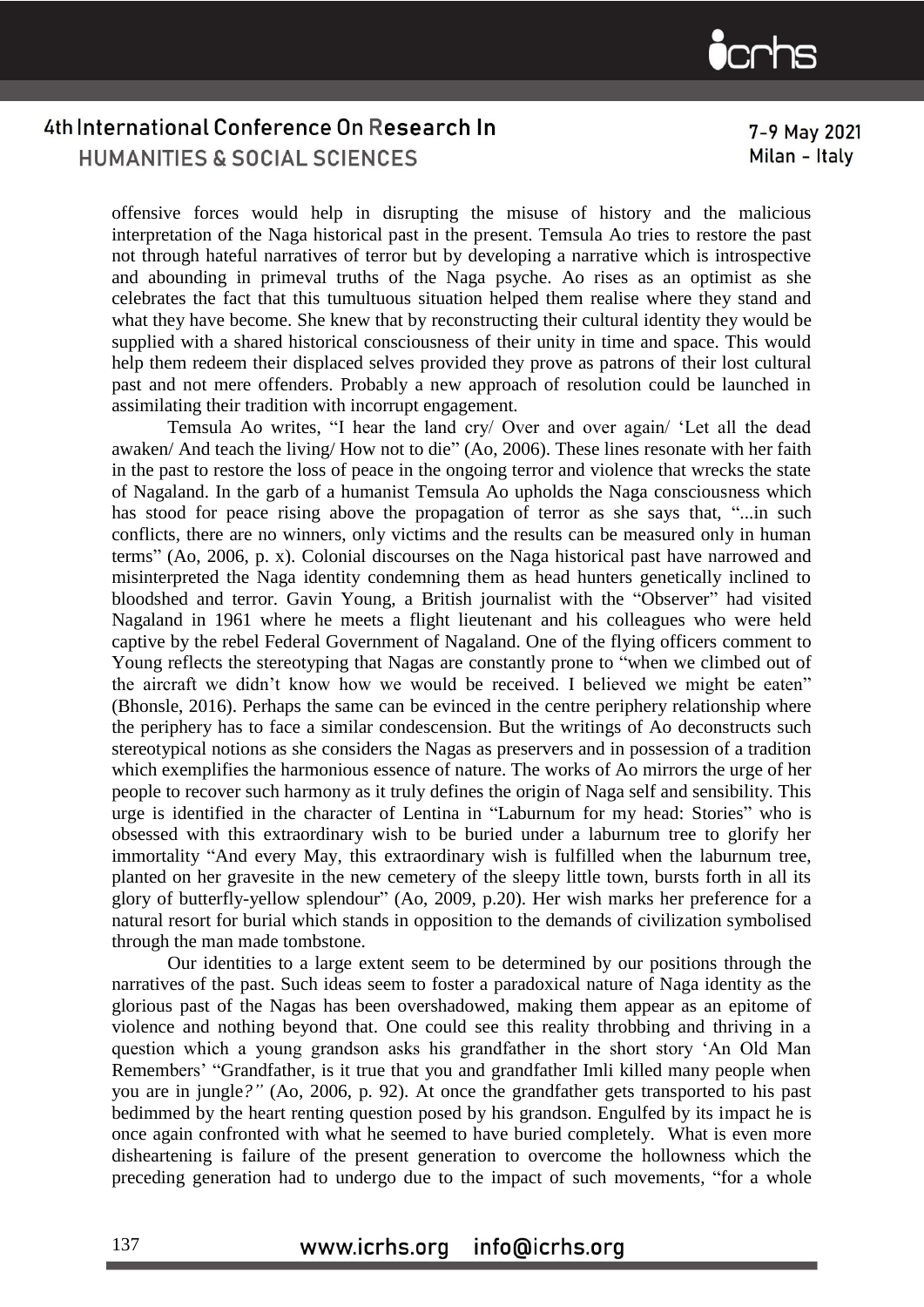

7-9 May 2021 Milan - Italy

generation of people like old man Sashi, Imli and all their friends and relatives, the prime of their youth was a seemingly endless cycle of beatings, rapes, burning of villages and grainfilled barns" (Ao, 2006, p. 93). To explicate, the grandson's question does not dwell on the loss created by the movement as much as it focuses on the atrocities generated by such upheavals. In the entire assessment made by the present times the victims are held responsible more than the source which spurred such shortcomings.

Cultural Memory as defined by Jan Assmann is "the outer dimension of human memory. Through cultural memory, a society can preserve its knowledge from one generation to another, making it possible for the future generations to reconstruct their cultural identity" (Assmann, 2011). It would be not justifiable to keep the youth away from their historical past not that it could be kept away from them either. But the point is how exactly their past has been interpreted to them or rather misinterpreted *"*But where would he begin? Should he begin by saying, 'When I was young like you?'But had he ever been given a chance to be like them?" (Ao, 2006, p. 93). Not getting a chance to be young raises the question of a breach in human values and more specifically the loss of humanity. What the youth of today fail to understand is that they are forerunners of a past which has already been deceived, exploited and lacerated "The inheritors of such a history have a tremendous responsibility to sift through the collective experience and make sense of the impact left by the struggle on their lives" (Ao, 2006, p. x). To validate, the discussion opens up another facet of the manipulation of such cultural values at the hands of opportunist who proclaim themselves to be leaders and a true patriot "Even years later, older people recalled that the sight of the legendary birds stirred something elemental in their racial memory and they fancied that the birds had descended from their lofty perches in the deep and dark jungles and had come to participate in the political parade with a clear message for the people<sup>"</sup> (Ao, 2006, p. 140). Leaders like Nungsang in "A New Chapter" have used the ancestral symbol in their political campaigns to win votes as those ethnic symbols glorify their past bearing cultural connotations. One could sense their cherished past being ransacked at the hands of patriots who pretend to be true to their primeval selves but in reality are oppressors in the guise of the cultural torch bearers of the past. Nungsang, fails to live up to his promise of buying pumpkins from Merenla, a village woman who hopelessly pines for the day he would. In doing so he proves to defy not her but the essence of the long cherished Naga family ties and values. What becomes significant is one who professes to be an upholder of the long cherished Naga tradition is himself void of its values.

The new literature from some of the states of the Northeast in general and particularly from Nagaland is not about existential angst as it investigates the endeavours of the people to overcome crisis and their failure to do so. Temsula Ao's writings probes into the truth of the youth being displaced from a world of placidity to a world of turbulence. She wishes to re-embrace the Naga psyche and explore the vision of their benign past which if instilled in the youth could perhaps redeem them from their turbulent present. By doing so they could boast of its divine impact and not detest it for opening up a world of torment and torture. Considering the Nagas past heritage as an integral part of their present reality makes her literature contemporary and relevant to the present times.

"as circumstances were forcing innocent, peace-loving people to turn to means that they would not ordinarily employ, just to stay safe and alive" (Ao, 2006, p. 39). These lines explore the basic human feelings in trying to unite to a greater universal truth of oneness transcending the limitations of geographical boundaries and thoughts. Ignorant of being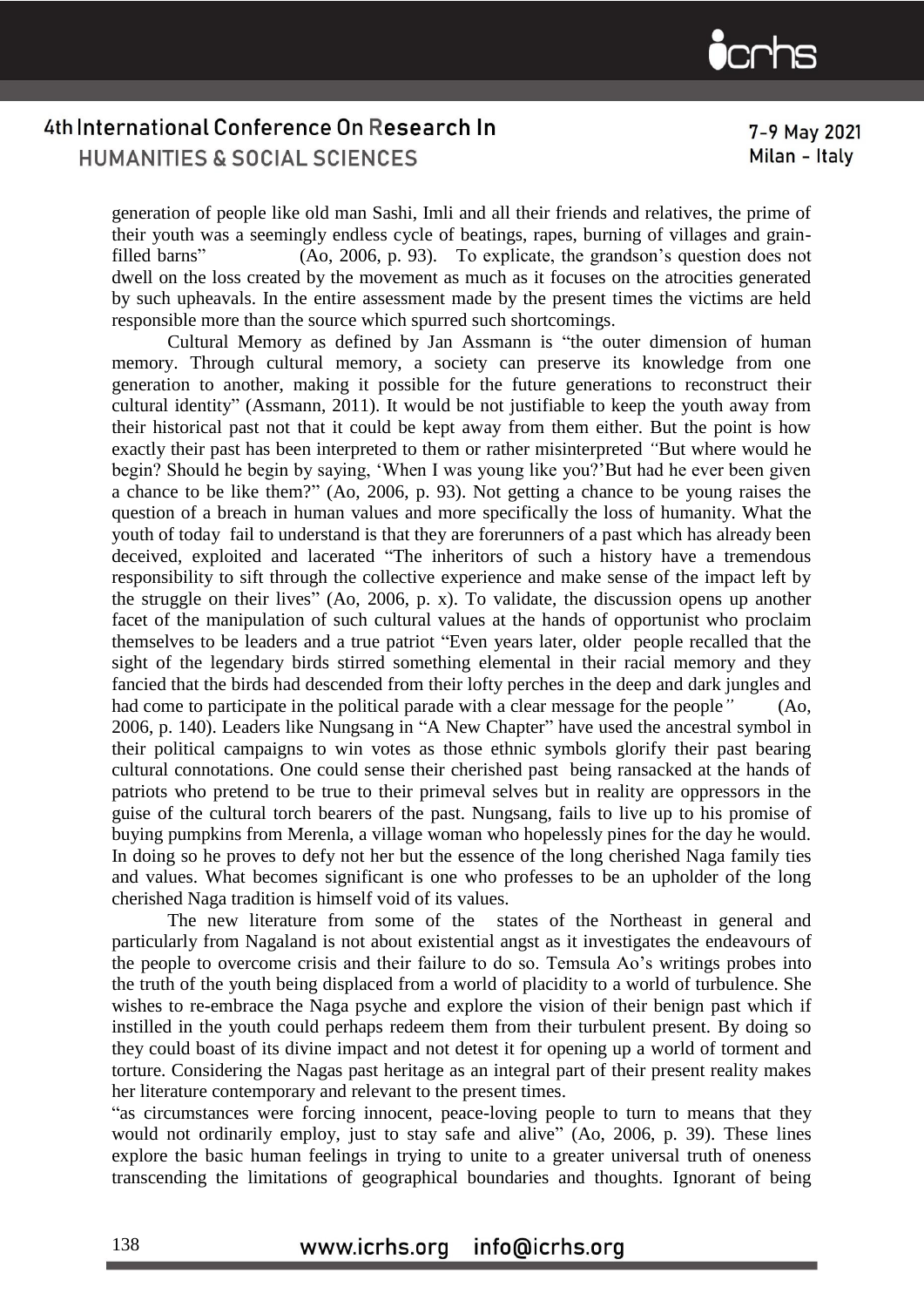

7-9 May 2021 Milan - Italy

captivated by the false charm of the oppressor, the Nagas are compelled to adopt an identity which has no allegiance towards their own people. "It was as though a great cataclysmic upheaval threw up many realities for the Nagas within which they are still struggling to settle for a legitimate identity" (Ao, 2006, p. x).

In the light of the above statement Temsula Ao's narrative about the life in Nagaland is to delve into their real selves. Through her writings she makes an assessment of the ingredient which would grip the loosening effect of their cultural values. She never tries to speculate things beyond the humane and her writings are in collaboration with the basic and essential truths of life. Nevertheless it is a voyage which cannot be sailed alone but through a goal of a common pursuit towards the essential meaning of life.

The stories in her book capture the real cause of the violence in the hills. She considers her responsibility to unravel the truth of the plight of the people plundered to its core. In the entire episode of brutality the foreign authority and militant bureaucrats have created havoc in their lives due to an intriguing politics played by external forces. What is apparent is violence becoming synonymous with North Eastern region. But what is subjugated is the violence sparked due to the draconian laws like AFSPA (1958). Speaking against this law, Member of Parliament of Dhenkanal, Surendra Mohanty of the Ganantra Parishad speaks "[W]e want a free India. But, we do not want a free India with barbed wires and concentration camps, where havaldars can shoot at sight any man. If that is the concept of free India, I think I may as well be a traitor..." (Bhonsle, 2016, p. 39).

#### **3. Conclusion**

It would be unworthy to call Ao a North easterner or an Indian for that matter as she is one who personifies humanity and nothing more than that. Reading her would make any one connect to her humanist idealism and its glorification. The consciousness of the Naga psyche which she alludes to is significant for all races and communities as an estrangement from their long cherished past.

"The Last Song" from "These Hills Called Home" captures the plight of Apenyo and her mother raped by the Captain and his group of soldiers while she sang the last song till her last breath. Her song signifies diverse meanings. Firstly, it finds a basis in the longing for an era of innocence preserved in their primeval consciousness. It also highlights the pain in not being able to do so but what may seem woven in grief transforms into a tale of strength as she challenges the people who snatched away her innocence. Rising above the stigma of a meek being, she, through her song chastises the oppressors. The oppressors not ignorant of the realities of hell and heaven ingrained in their collective consciousness are made to feel the brunt of their sin. "Only Apenyo stood her ground. She sang on, oblivious of the situation as if an unseen presence was guiding her. Her mother, standing with the congregation, saw her daughter singing her heart out as if to withstand the might of the guns with voice raised to God in heaven" (Ao, 2006, p. 27). Apenyo voices the strength of the Naga consciousness to rise above the challenges of fast changing world as she has made the memories of the turbulent times her strength and not her weakness. Apenyo appears to strengthen the claim of Temsula Ao in taking refuge in the primeval past which becomes significant in the lines, "or they just become/ specimens from an exotic past? /But I refuse to accept/ this fatuous impression/ and stand firm amidst the treasures/of my heritage, to find the answer/in the depths of my soul/Where ancestral voices re-affirm:/They are my priceless past/ and also my insistent present" (Ao, 2009)*.*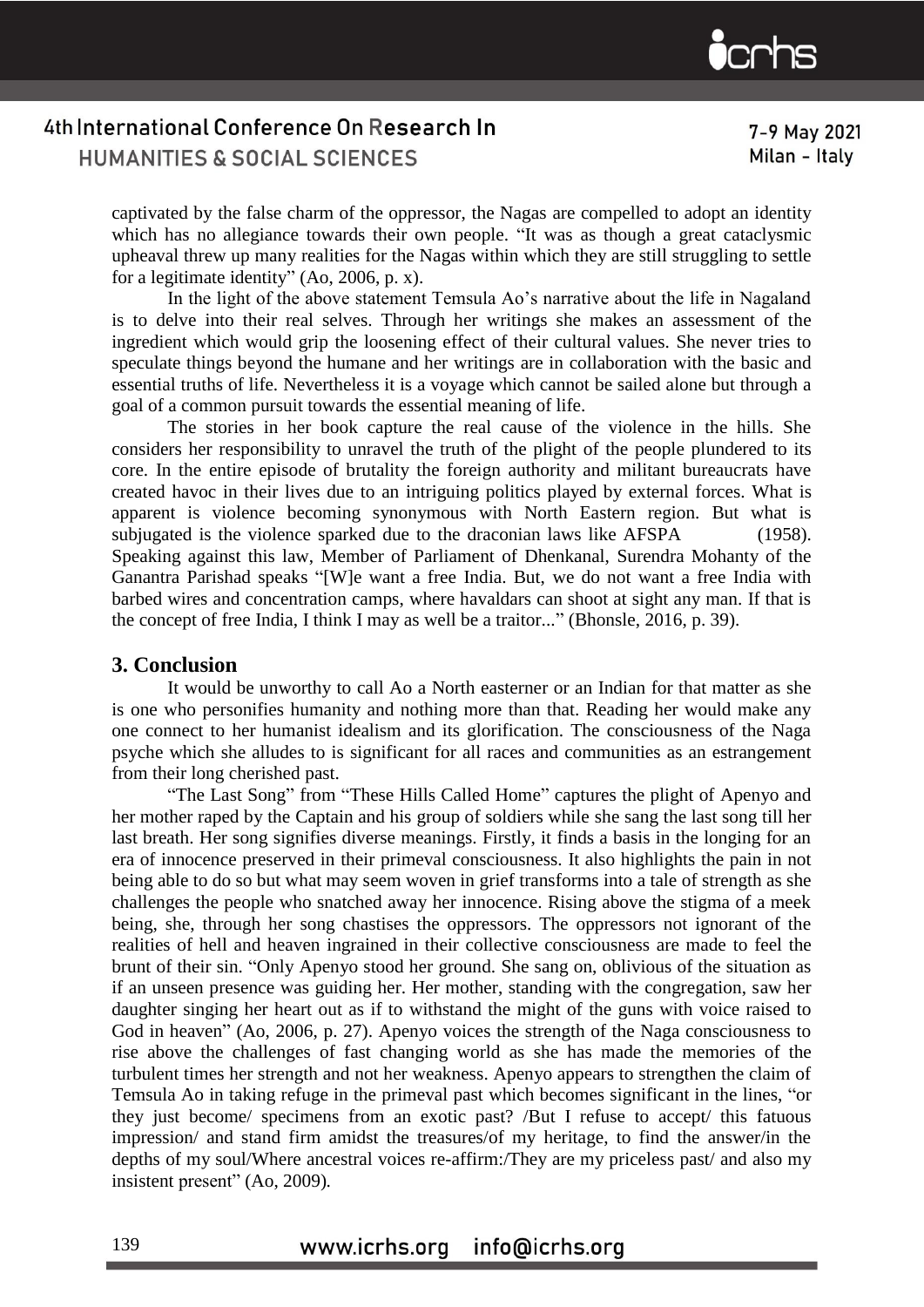

7-9 May 2021 Milan - Italy

Temsula Ao has ventured on writing a new narrative which exemplifies the Naga's failure in living up to the consciousness of the past. In her essay "On Being A Naga" (2018), she writes about devising an identity for the Nagas that acknowledges their inherent oneness despite their 'tribal divide'. What we can perceive is the writer's concern for the loss of humanity. There is complete chaos today as men are in conflict with each other with no sense of concern for the morals and ethics which built their consciousness. Today quest for peace has been replaced by struggle of warring groups in the war zone. The story "Soaba" from "These Hills Called Home" pens such disturbing episodes where the Naga villagers were rendered homeless,being picked up from their traditional location. They were not only physically displaced but mentally forced to imbibe a new home and identity. The 'grouping system' in the context of the Nagas is an insult to their self respect as they are treated as outsiders within their own land. The Nagas uprooted from their homeland have been silenced by the powers that be "I view the various exhibits/ and wonder, whether they would respond/ if I spoke to them/ in the language of my birth./But artefacts wrenched from their origin/ must, by reason remain mute" (Ao, 2009). It is ironical that even after seventy two years of independence, the North-Eastern region still remains a "Terra incognita" for the mainland India. "In the old days, the unexplored areas of the world were left blank on maps, and cartographers wrote 'Terra incognita' to describe them so they officially remained 'unknown lands'" (Bhonsle, 2016, p.9). Last but not the least she leaves us with a very important question which Indians as part of the world's largest democracy cannot undermine. She raises a pertinent question "Is there any particular frame work to which we northeasterners have to blend, into and transform ourselves? Why can't we just be ourselves and still be Indians? Is it difficult to accept the other as they are and not treat them so differently*?"* (qtd. in Waten, 2010)*.* 

### **References**

- Ahonen, S. (2005). "Historical consciousness: A viable paradigm for history education?" *Journal of Curriculum Studies,* vol. 37(66) pp. 607-707. Available: doi: 10.1080/00220270500158681
- Ao, T. (2006). *These Hills Called Home Stories From a War Zone*, India: Penguin and Zubaan Books.
- Ao, T. (2009). "Heritage." *Indian Literature,* vol. 53:6(254) pp. 153-156. Available: <http://www.jstor.org/stable/2348139>
- Ao, T. (2009). *Laburnum For My Head: Stories*. India: Penguin Books.
- Ao, T. (2018). Extract from "On Being a Naga." *The Naga Republic*. Available: [www.thenagarepublic.com/discourse/naga-temsula-ao/](http://www.thenagarepublic.com/discourse/naga-temsula-ao/)
- Assmann, J. (2011). "Introduction." in *Cultural memory and early civilization: writing, rememberance and political imagination.* New York: Cambridge University Press. Available: doi: 10.1017/CBO9780511996306.003